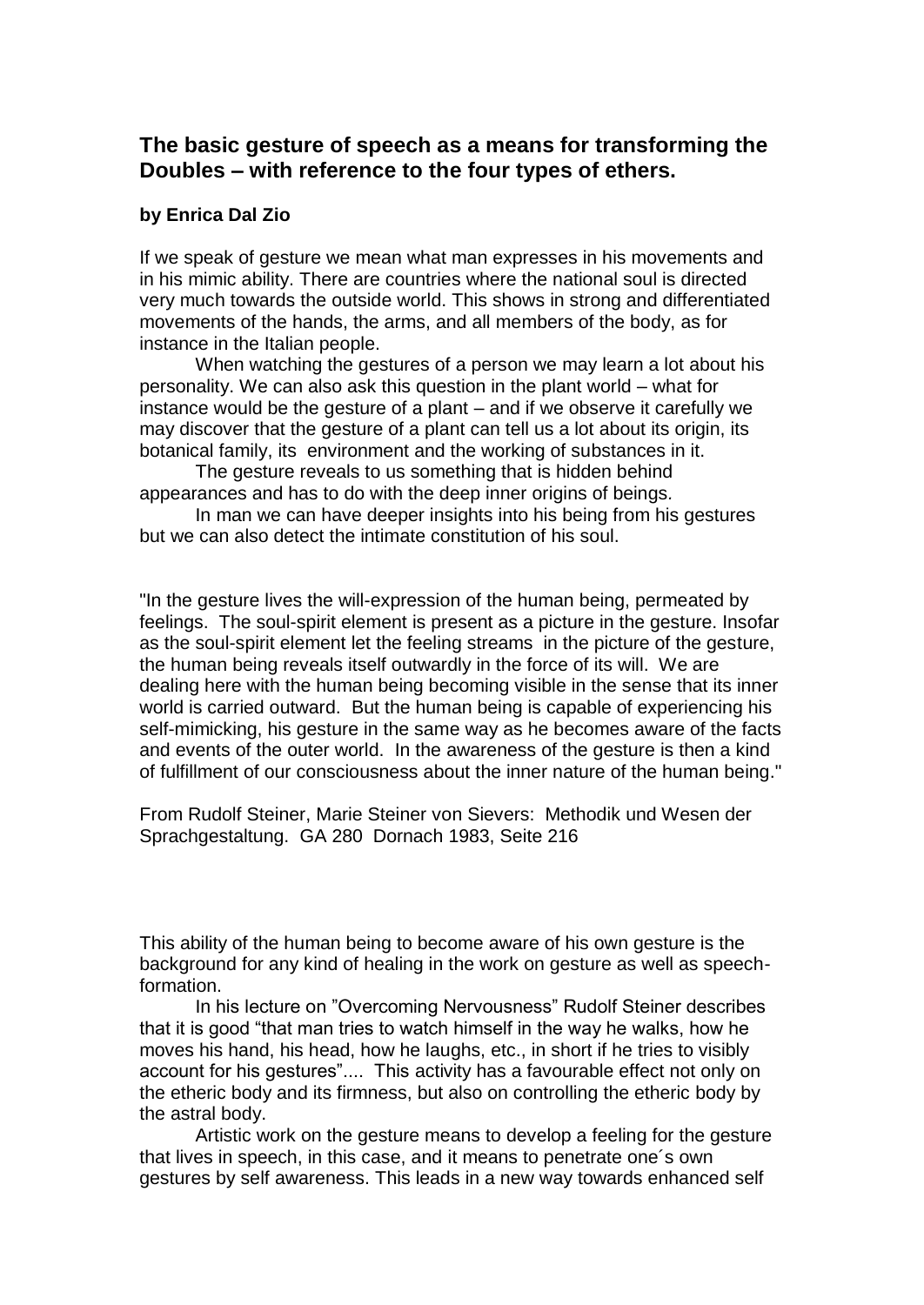knowledge through new gestures that are formed by the ego. This may have an ordering, cleansing effect. So we can alter old acquired and encrusted habits by accompanying them with new movements and gestures.

I am speaking about gestures and movements that are made in connection with our breathing – that are carried on our breath, i.e. penetrated by our ego, and not of those that come voluntarily, impulsively or that are hard gestures controlled by the head. In our speech we have a sound-gesture, a word-gesture, a sentence-gesture, and a basic-gesture. Especially in the last one we can clearly see that man can bring out his innermost experiences to the greatest effect only if he is able to let it flow right down into the movement of his hands. The human expression of gesture lives in the life-stream of the soul that reaches as far as his hands and receives its visible expression in them. From there gesture reflects back on speech so that it becomes audible in speech." (Christa Slezak-Schindler, Der Schulungsweg der Sprachgestaltung. Dornach 1994, S.58)

Rudolf Steiner introduces six basic gestures of speech that were cultivated by the ancient Greeks in their mysteries as the six nuances of speech-formation. These gestures are practised in movements and sentences which do not belong to any national language. They are original movements that are behind the language and that arise out of a spiritual region in which there is no definition of national languages.

Apart from these six revelations of speech there are no others. We hardly ever find them in pure gesture but always mixed in endless variations and possibilities of expression.

"And if we want to raise our speaking to consciousness, we should try to study how these shades of feelings come to expression in speech. It will, however, answer our purpose best if we do not at once proceed to a study of the spoken word, but first prepare the ground by a study of gesture, and then afterwards link the word on to the gesture. Proceeding in this way, we shall acquire a right feeling for the forming of speech, whereas by the reverse method, conclusions of an arbitrary nature would be constantly suggesting themselves, -supposing, I mean, we were start with the word (where the gesture has by now disappeared from view), with the idea of passing on thence to gesture. If, however, having recognised that the genius of speech works in these six ways, we then go on to study this genius of speech in gesture, we shall find that the way lies clear before us to go back afterwards to the word." (Rudolf Steiner, Spech and Drama, page 55)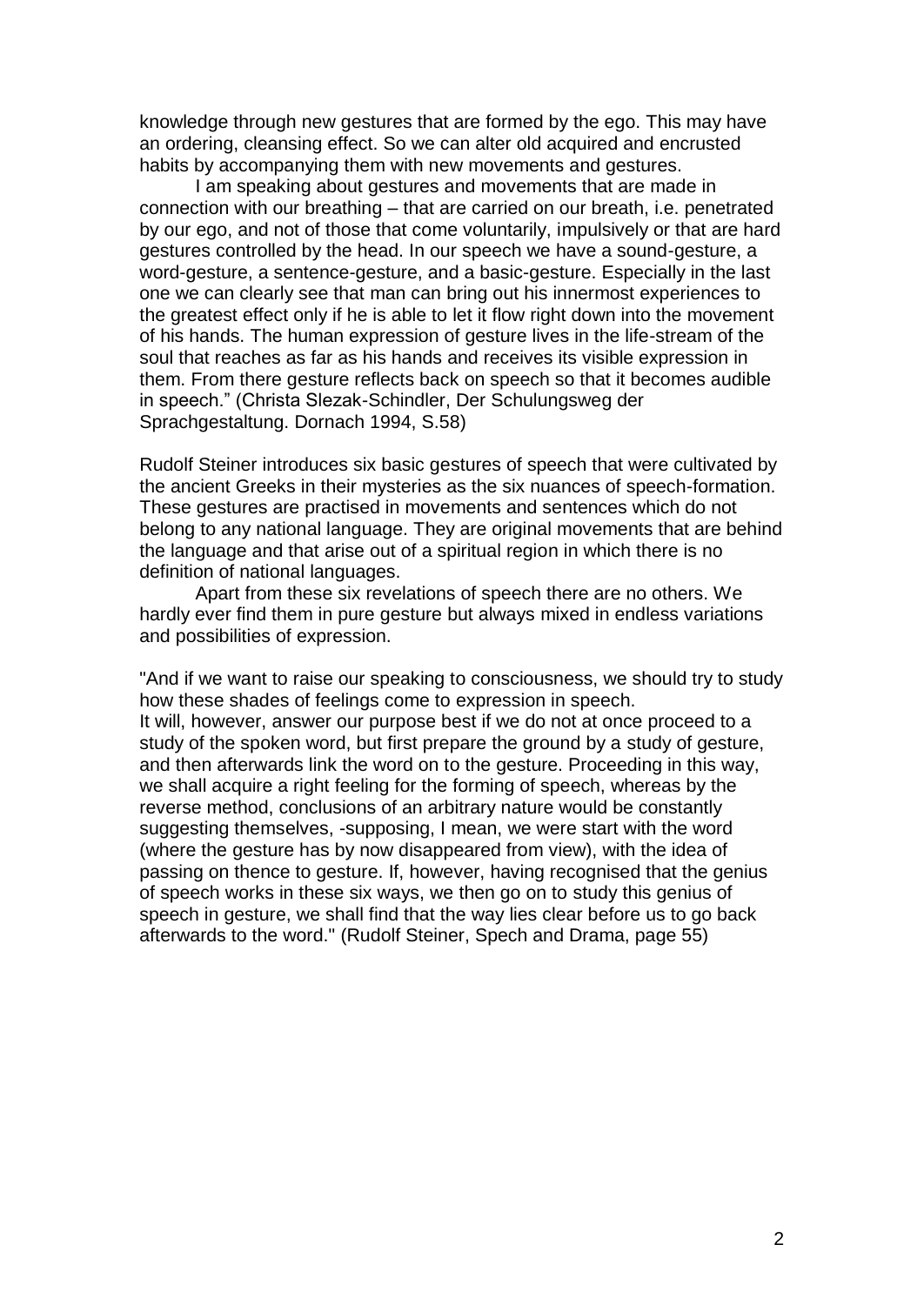The six basic gestures are:

| Language expression                                      | gesture                                          | quality of voice    |
|----------------------------------------------------------|--------------------------------------------------|---------------------|
| 1. effective                                             | pointing                                         | incisive            |
| 2. thoughtful                                            | holding on to oneself                            | full-toned          |
| 3. feeling forwards against<br>resistance or questioning | rolling forward movement<br>of arms and hands    | wavering, trembling |
| 4. antipathy                                             | flinging the limbs away<br>from the body         | hard                |
| 5. sympathy                                              | reaching out to touch                            | soft                |
| 1. withdrawing (onto one's own<br>ground)                | slanting away of arms and<br>hands from the body | abrupt              |

In the following I shall try to show some ways of working with the six basic gestures on the different doubles with respect to the four ether qualities.

If we think of the problem of Doubles that live in the warmth-ether we can see that everything is related to the ego. It is however pretending to be an ego and has a strong need for recognition, and is looking for a personality to take the place of the ego, like for example a guru. In this case there is no proper self-awareness and one sways between feelings of inferiority or superiority. Practising the sixth basic gesture could be a help for finding a new balance in the one-sidedness of egocentricity. **Withdrawing** is a gesture that demands a strong, quiet and peaceful sphere and an awareness of uprightness – an acceptance of oneself - the way one is at a given time.

In order to feel the genuine situation a second basic-gesture is helpful. **Thoughtfulness** brings back peace and quiet, and can deepen the situation in which we find ourselves. Speech becomes more full with this gesture and may resound with the wisdom we have been able to achieve.

One last gesture may help to overcome one´s problem: this is the third, the **questioning gesture**. When asking a true question I must have the courage to open myself towards my environment, I admit that I do not know everything but that is no reason to think I value less because of that.

If we now turn to the problem of the Doubles living in the light ether and air, then we find ourselves between the danger of confusing associations that arise from too much light and the danger of drying out and hardening of thought by too much air.

In the first case practising the **gesture of antipathy** which implies distance, clarity and firmness, can calm a quick, confusing association of thoughts and can create space for a true summing up of the situation. In the second case the **thoughtful gesture** which is full of warmth and wisdom can melt the harshness of thoughts.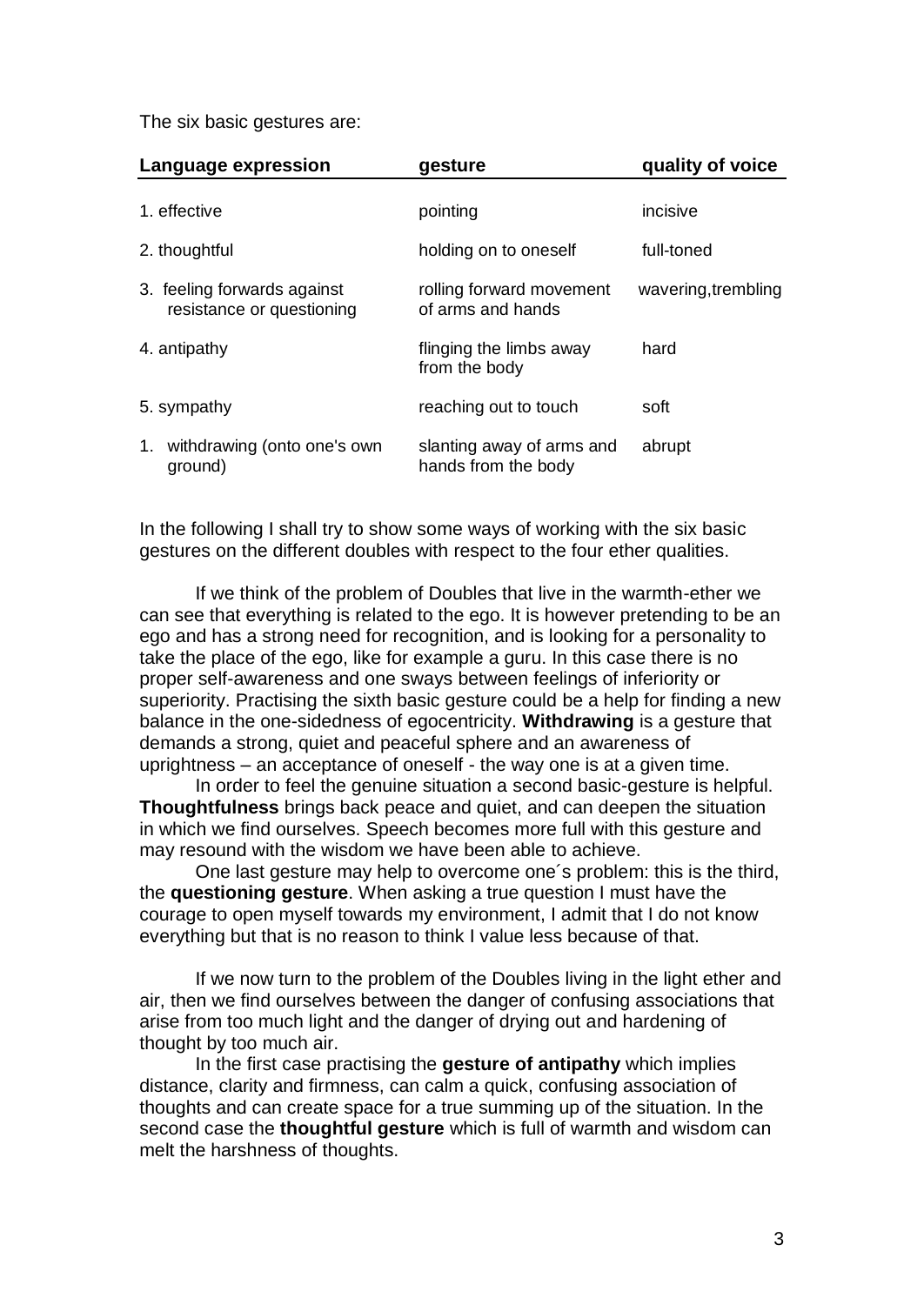And also in this the **gesture of withdrawal** which calls for a strong presence of mind and true self-awareness in the present situation is a good help for transforming those tendencies that induce us to living in a dreamworld.

The Double living in the chemical ether develops apathy –a kind of indifference– that is caused by a too strong, almost "watery" emotional life. This can be transformed by the **gesture of sympathy.** If directed towards the outside this gesture demands an interest and openness for one´s environment and will motivate us.

If in life one is torn too much by emotions and moods the **gesture of antipathy** with its distancing, slightly cold and clear movement is a good way to regain self-control.

In order to escape the dullness that is caused by tedious habits, or mechanical, disinterested automatism which seems overpowering, one can first start practising the **questioning gesture.** If performed in a genuinely questioning mood it can be a gentle help to regain interest and go back to the stream of life. Then, to intensify this process, one can practise the **gesture of effectiveness**. This gesture has a strong power that is directed towards the outside – by performing it one can convince others that the world is interesting.

When we come to the last ether, life ether, we meet with a Double that is deeply involved in power problems and relies on centralism in order to enforce his personal power. Here practising the sixth basic-gesture, **the gesture of withdrawal**, is a chance to experience uprightness and selfcentredness. On the other hand the **gesture of sympathy** is a strong means to transform the power of self-destruction in which this double lives very strongly at times. And again the **gestures of sympathy and antipathy** towards oneself and towards the world facing us, as well as **the thoughtful gesture** with its inner richness and warmth are good means to become aware of oneself. This Double has the task to develop a new relationship towards the environment that is not based on power, control or violence. The **questioning gesture** calls for honest dedication and opening oneself towards the other person and can therefore be a first step in this direction.

These elements and interrelationships have slowly emerged in my work with speech formation and learning from destiny and they should serve as an encouragement for further research in this wide and important field.

This Article was published in Coenraad van Houten *" The threefold Nature of Destiny Learning",* Temple Lodge, 2004